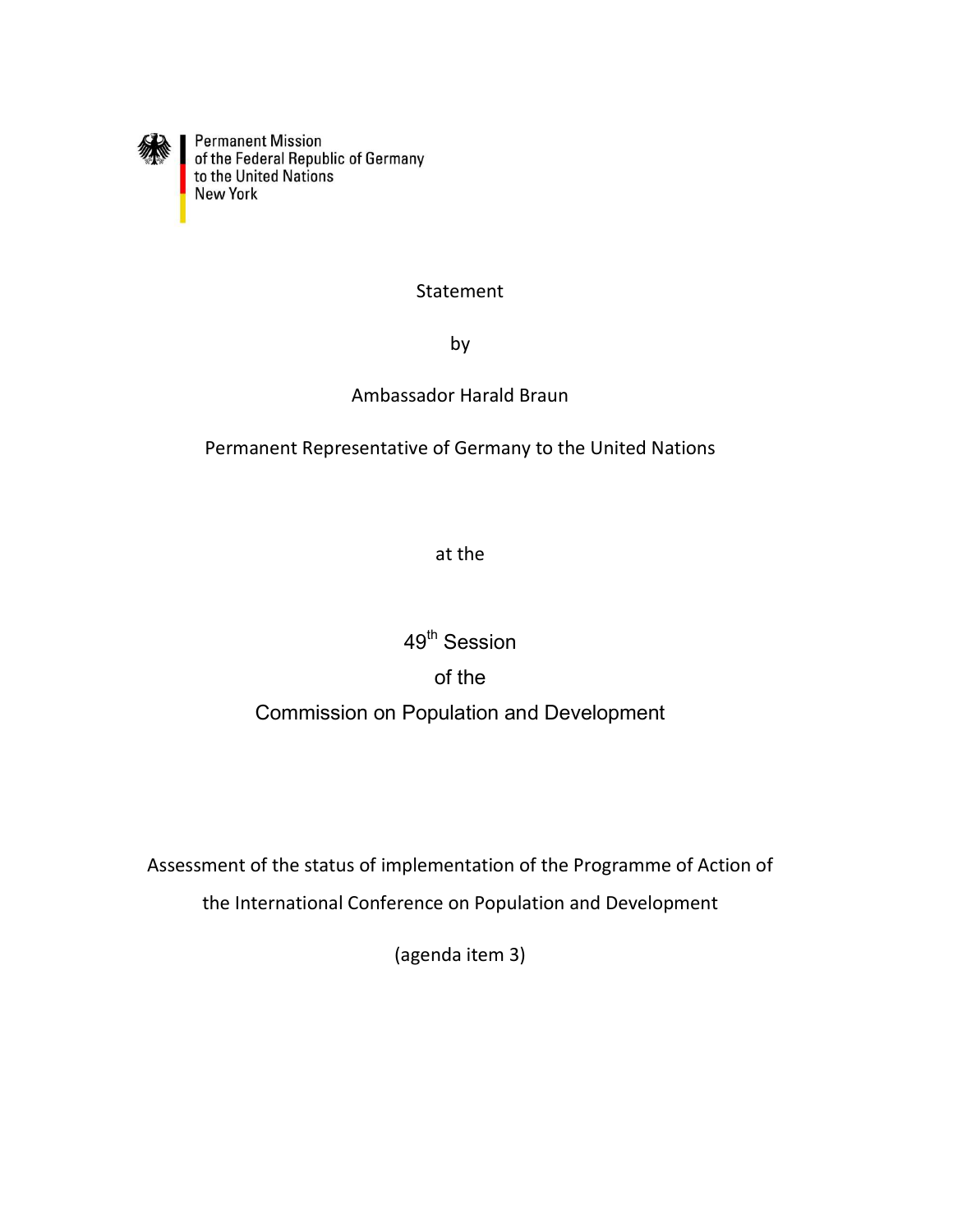#### Madame Chair,

Distinguished delegates,

Ladies and gentlemen,

We are honoured to serve this year as Vice- Chair of the Commission.

Last year in September, the world witnessed a historical moment in time. The United Nations adopted the 2030 Agenda for Sustainable Development with its 17 goals. Our task is clear: We – and this can be said of all countries – want to secure the future wellbeing of our planet and all that live on it. Governments, civil society, industry, academia and the general public all need to work together to ensure that there can be sustainable development for all.

This task obligates us to put the people at the centre of development.

This was already made clear by the Programme of Action (PoA) that affirms a people-centered approach with emphasis on the rights of the individual. Since the International Conference on Population and Development in Cairo in 1994, we have focused on people as individuals, particularly their needs and their rights. No longer did we look at populations as mere statistics. The Programme of Action was also the first document to recognise each and every human's right to sexual and reproductive health. This is important – Germany considers sexual and reproductive health and rights a prerequisite for sustainable development and poverty reduction.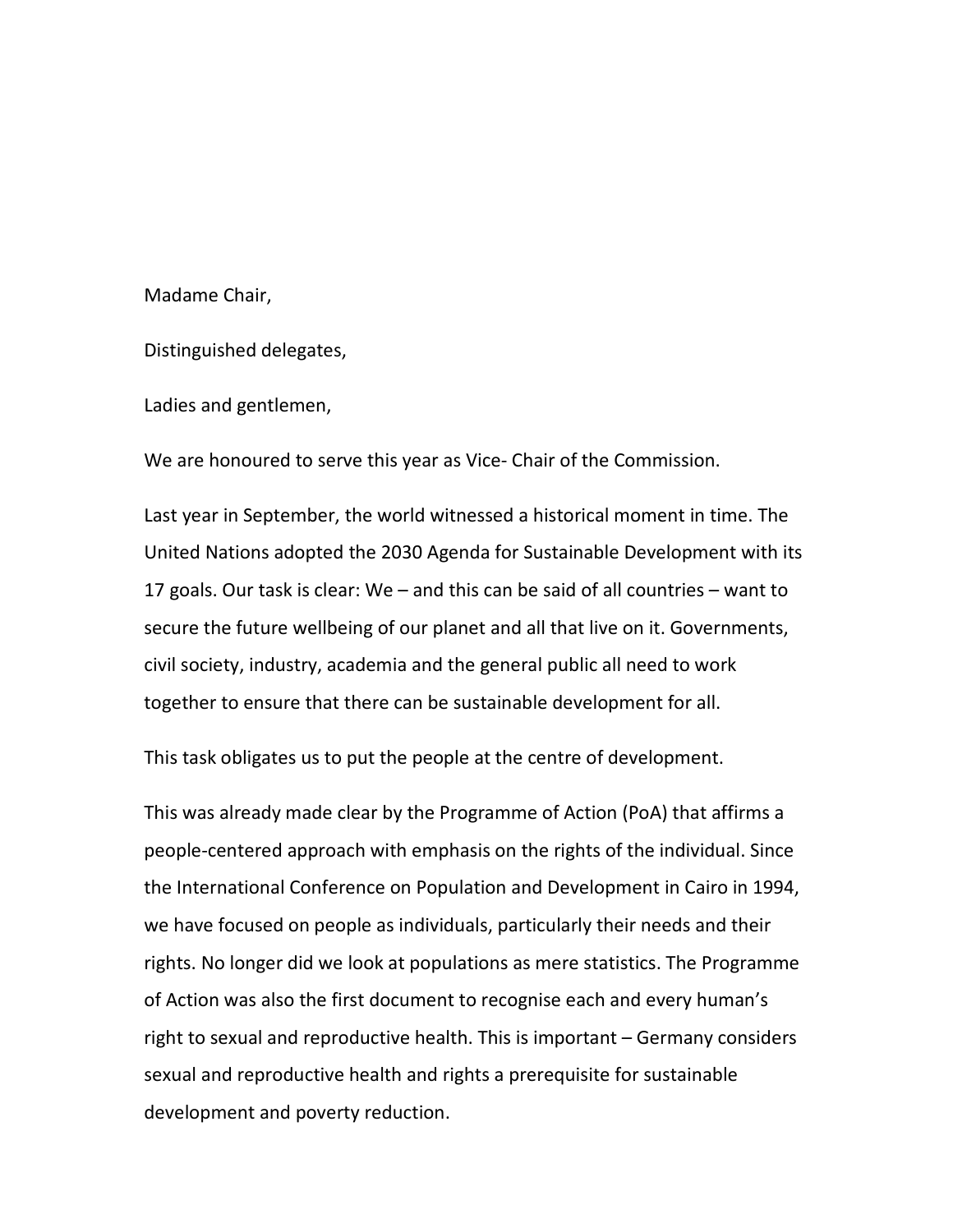Today the recommendations of the Cairo Programme of Action are still as relevant as ever, also with regards to achieving the sustainable development goals.

There are more and more people living on our planet. By the middle of this century, there will be more than 9 billion. Population trends, such as growth, ageing, migration and urbanization, are challenges all countries have to deal with in one way or another. These dynamics present a great challenge for sustainable development. Strengthening health and social security systems and investing in education and life-long learning are crucial if we are to address these challenges seriously and effectively.

Improving maternal and child health was one of the key objectives addressed in the Cairo Programme of Action. Over the last twenty years, there has been impressive worldwide progress in this regard. However, a lot of work remains to be done:

- 225 million women still have no access to modern forms of contraception and thus lack the ability to control whether and when they would like to become pregnant.
- Every day, approximately 800 women die from preventable causes related to pregnancy and childbirth.

Maternal mortality is especially high among young women and adolescent girls. Complications during pregnancy and childbirth are the leading cause of death among adolescent girls in developing countries.

Germany reaffirms its strong support for and commitment to the Programme of Action, as well as to the Key Actions for the Further Implementation of the Cairo Programme of Action of the ICPD. Realizing sexual and reproductive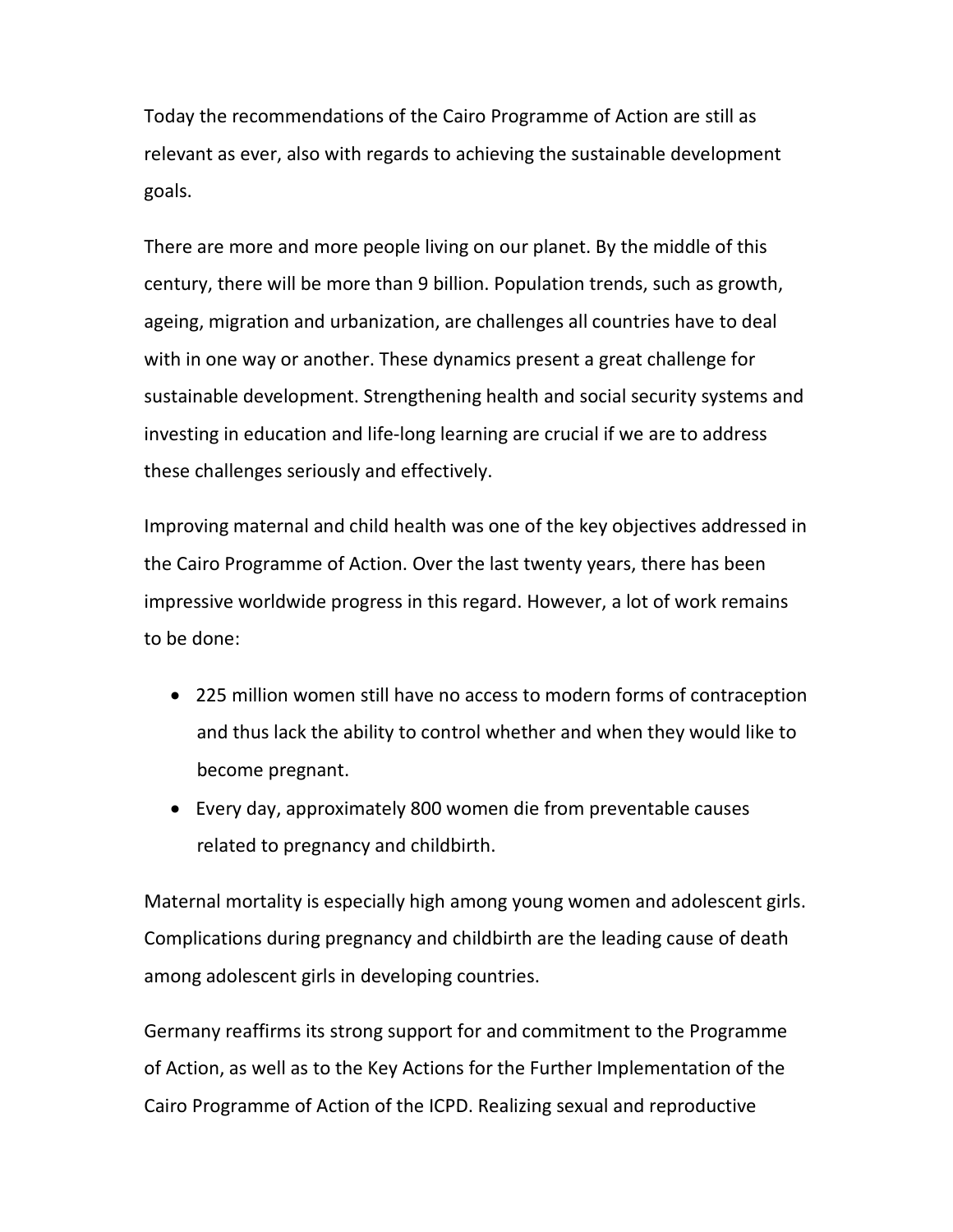health and rights for all, with a focus on the most vulnerable groups is one of the priorities of German development cooperation in the area of health and population policy.

Therefore, we strongly advocate for a rights-based and gender sensitive approach to family planning, comprehensive sexuality education as well as linking HIV/AIDS to sexual and reproductive health strategies.

Since Cairo, Germany has provided more than 3 billion euros for the implementation of the Programme of Action.

Through our own initiative on rights-based family planning and maternal health, the Federal Ministry for Economic Cooperation and Development takes action to ensure the acceptability, availability, accessibility and quality of family planning services, including contraceptives. Because of its great success, Federal Minister for Economic Cooperation and Development Dr. Gerd Müller has announced the extension of the Initiative until at least 2019, with an annual funding of 100 million euros.

Together with UNESCO and UNAIDS, we support the Eastern and Southern Africa – or ESA – Initiative on HIV Prevention and Sexual Health and Rights for Young People. To strengthen HIV prevention and to promote positive health outcomes, the ESA Initiative advocates for access to quality comprehensive sexuality education as well as sexual and reproductive health services for young people in the region.

#### Madame Chair, ladies and gentleman

Let me take this opportunity to also address the special theme of this year's CPD which is "Strengthening the demographic evidence base for the post-2015 development agenda". Germany would like to stress the importance and